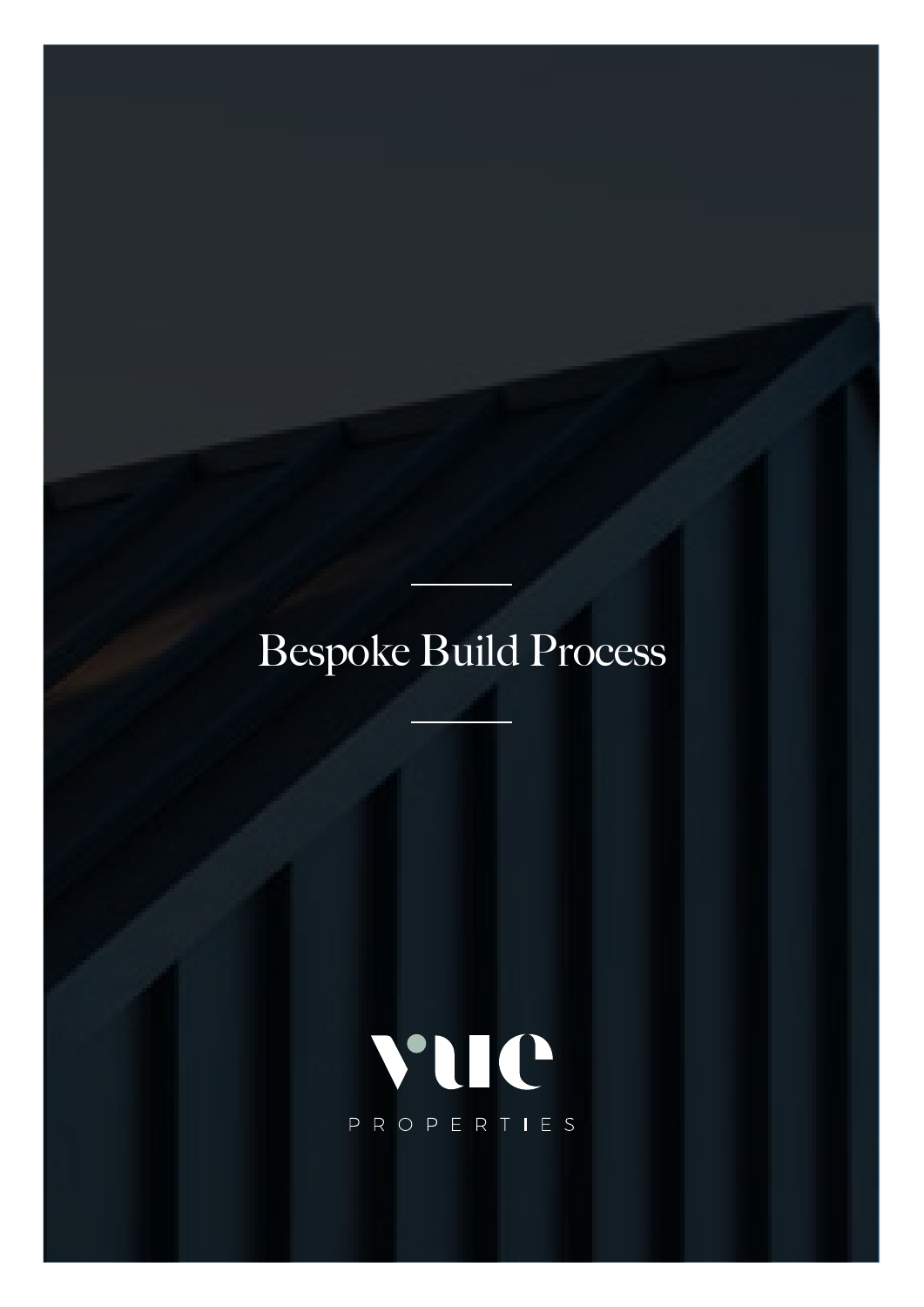# **Stage 1** Bespoke Home Design

Thank you for choosing Vue Properties to bring your dream home to life. Our firsts steps together will include getting to know all about you, your site and your vision for your new home. Stage 1 is all about extracting the design ideas in your head and putting them onto paper.

- 1. Initial discussion with Vue Properties consultant to understand your project and how we can assist with your dream home. We will also explain our inclusions and the bespoke design process.
- **2. Client to supply contract of sale, clear copy of land title, proof of ownership and preapproval of finance and/or proof of funds.**
- 3. Vue will complete a preliminary site assessment on the location and availability of services, neighbouring properties, overhead powerlines, solar orientation, location of trees, site access, OH&S requirements.
- **4. Client to pay an initial deposit and sign an authority to commence works, allowing Vue to access your property to complete required testing and inspections.**

Note: Deposit amount is subject to project size and complexity.

- 5. Vue will investigate the zoning and overlays that apply to your site to confirm any restrictions, and if a town planning permit will be required. An estimate of costs associated with town planning will be provided if applicable.
- **6. Client to complete bespoke design questionnaire to ascertain required rooms, design style, pool and landscape design preferences to assist with the initial concept drawings.**

7. In consultation with our architects Vue will prepare concept drawings for your review, taking into account your bespoke design questionnaire and any planning restrictions identified.

#### **8. Client to provide feedback on and approval of revisions and concept design.**

- 9. Vue will complete town planning or preliminary working drawings.
- 10. If required, Vue will prepare town planning submission and liaise with all required consultants and planners to complete application.

Note: The planning process can be complex, therefore the timeframe required to complete planning varies significantly. We recommend you allow 6-12 months minimum for this part of the process.

#### **11. Client to approve preliminary working plans.**

Note: Client to approve endorsed plans in case of Town Planning

- 12. Vue will complete contract working drawings. Electrical and joinery consultations will be completed at this stage to create internal elevations.
- 13. Vue Properties will create a 3D virtual world of your home, allowing you to take a virtual walk through of your dream home prior to construction commencing.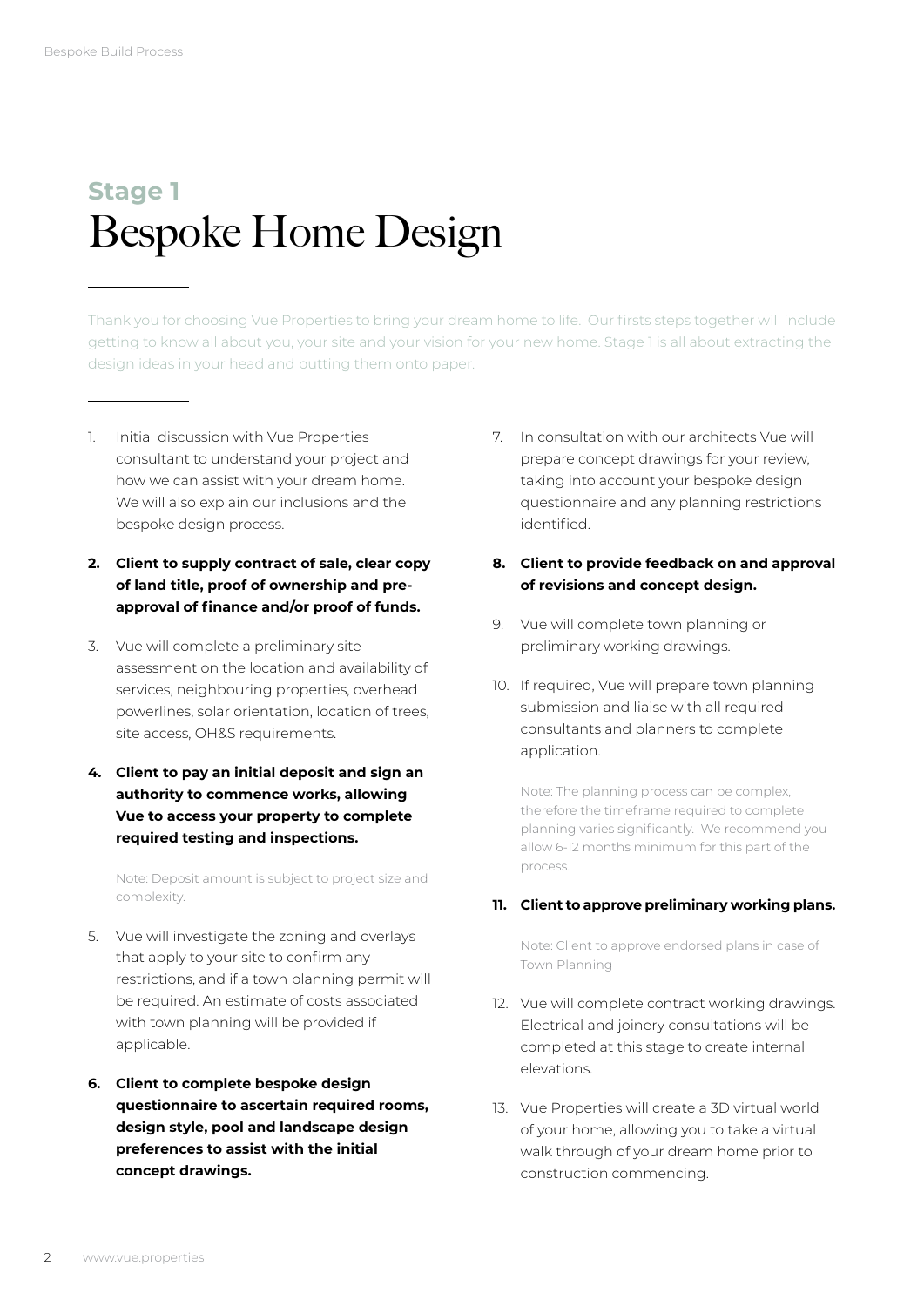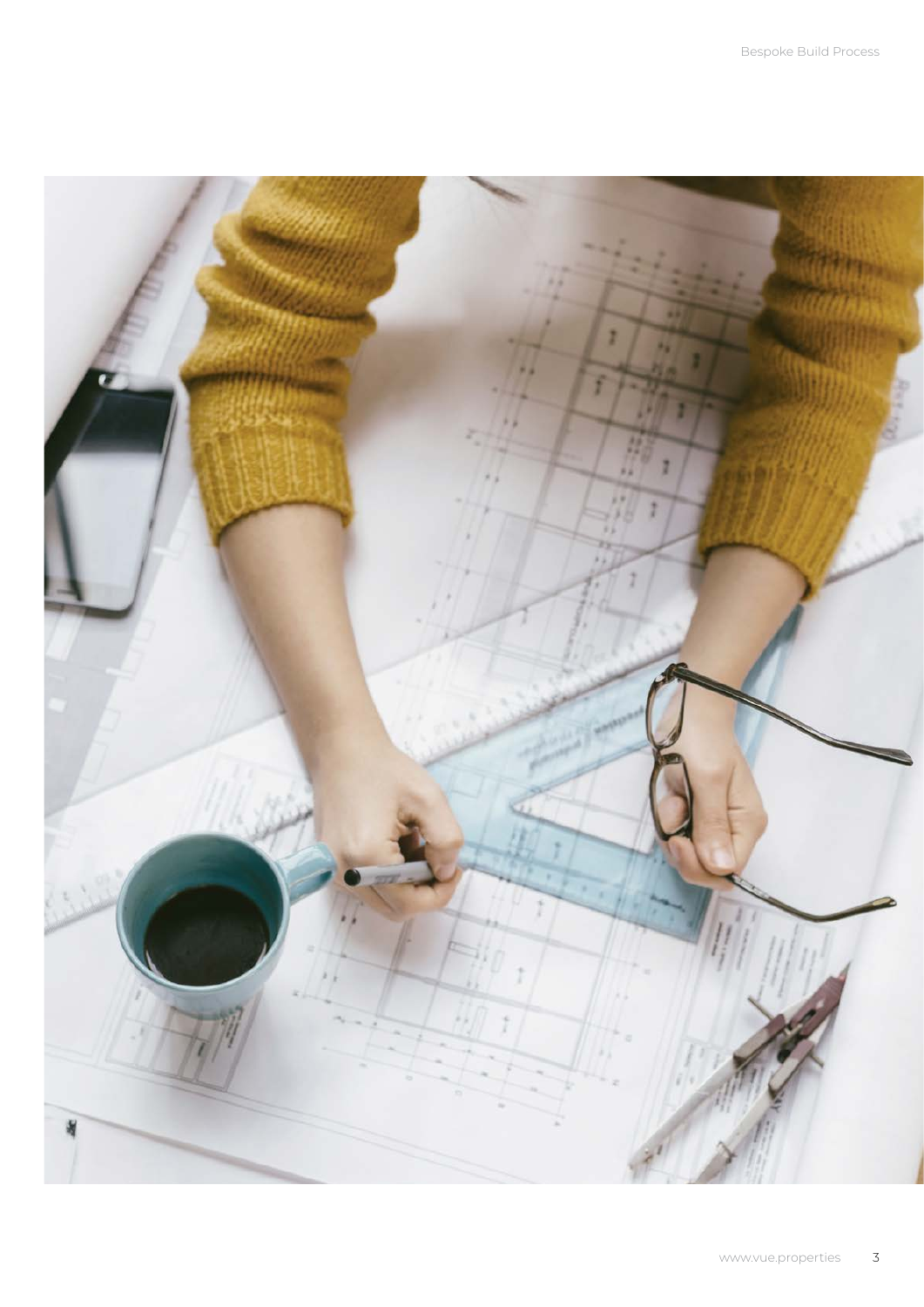# **Stage 2** Interior and Exterior Design Selections

In this stage we focus on the interior and exterior design of your new home. In the consultation with our interior designers you will meet with our trusted suppliers to make all of your selections.

- 1. Vue to supply a list of our preferred suppliers.
- 2. **Client to research their interior and exterior design ideas. Collate and provide images when completing the bespoke design questionnaire.**
- 3. Vue will coordinate client consultations with preferred suppliers throughout 'Stage 1- Bespoke Home Design'.
- 4. Once a 3D virtual tour has been completed, Vue will book an appointment to complete full colour selections and finalise project specifications.
- 5. **Clients to attend interior and exterior design appointment and finalise all selections and specification.**

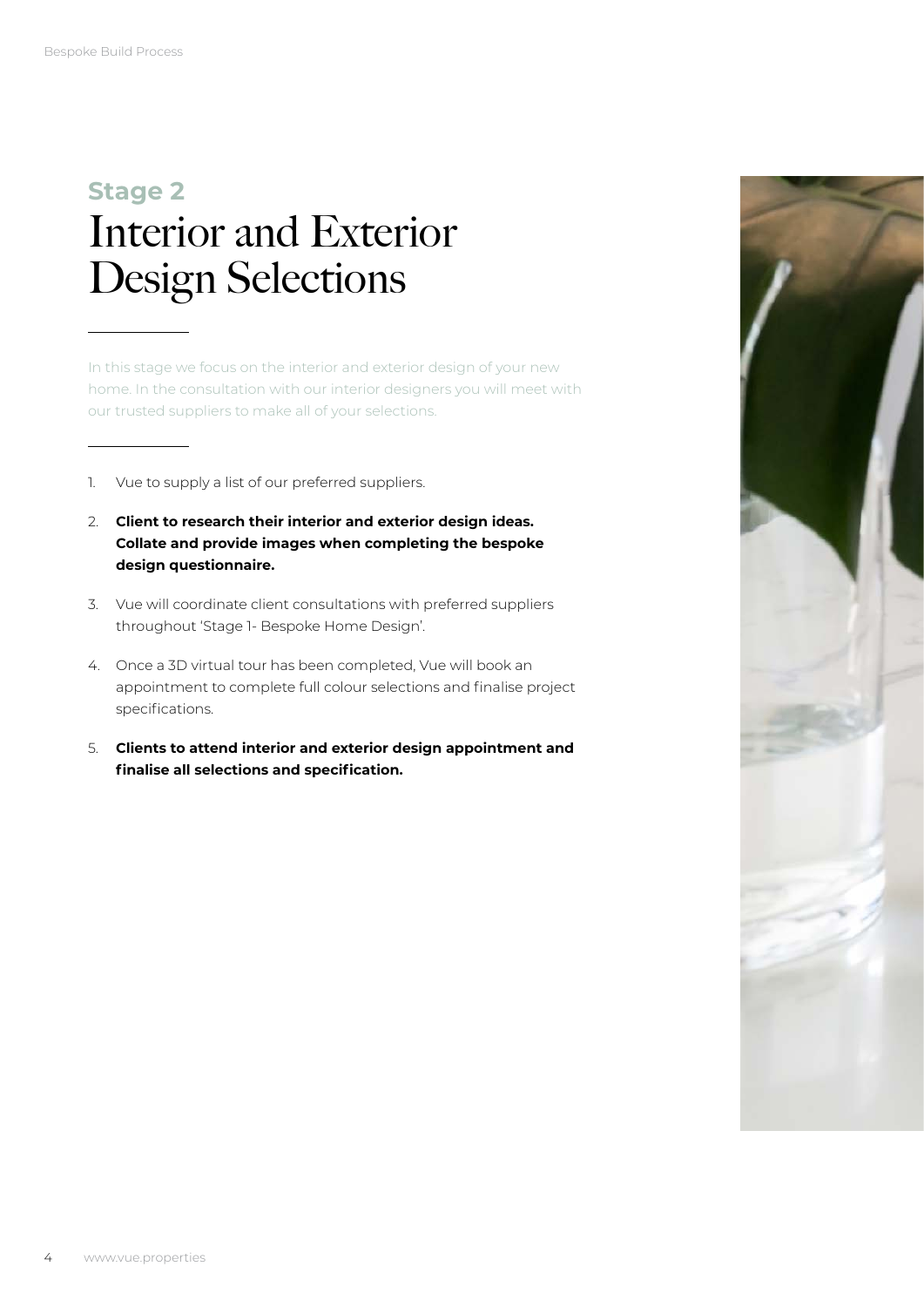

# Design your dream home...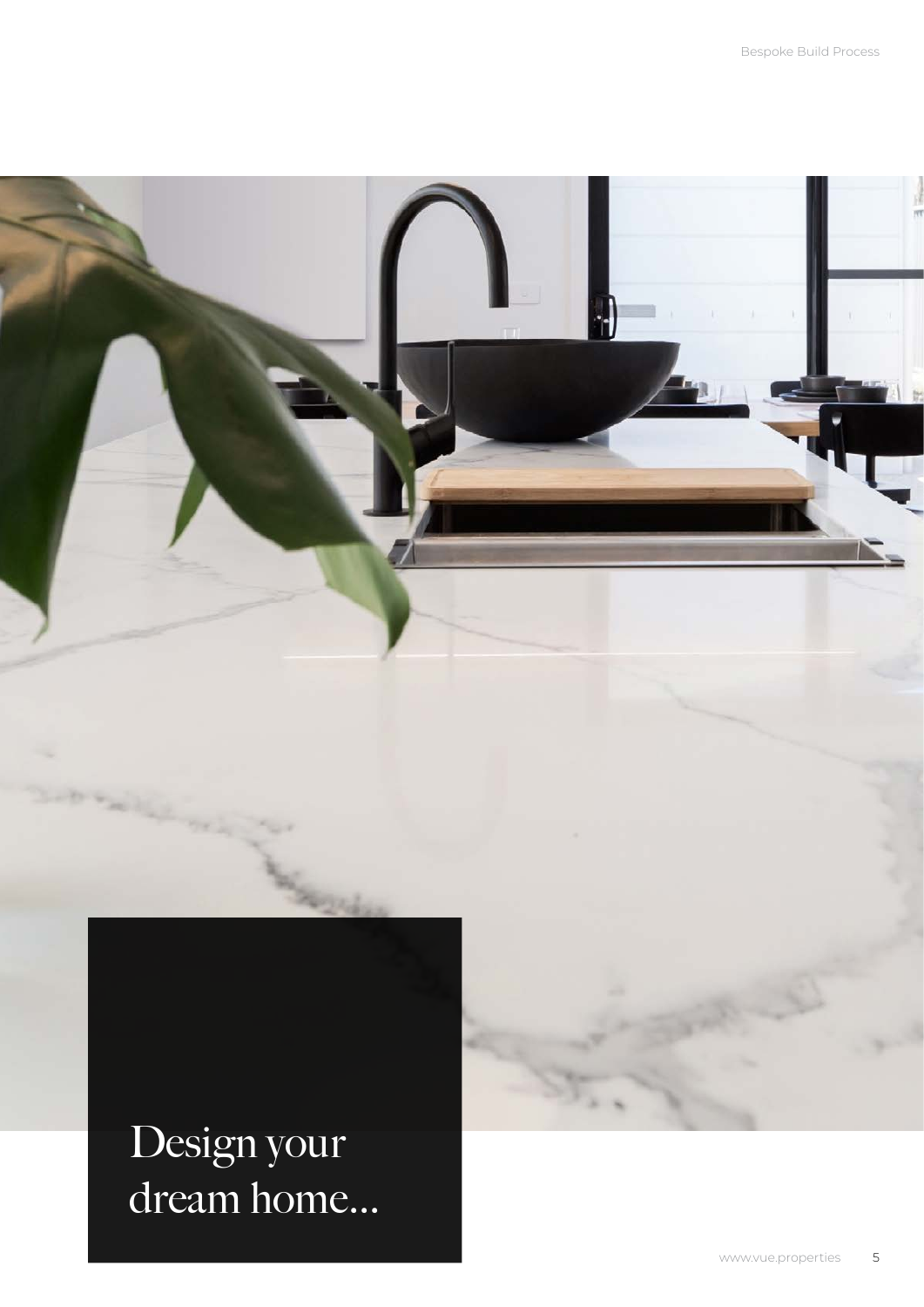# **Stage 3** Contract

This stage is where all of the details are finalised and presented in a HIA fixed price new homes contract.

- 1. Vue will provide a detailed quote based on your approved working plans, specifications, site works, demolition (if required), engineering and 6-star energy assessment.
- 2. Upon approval of the quote Vue will prepare the HIA new homes contracts.
- 3. Vue will email a draft copy of the HIA new homes contract including quote, colour selections, specification, soil test, survey, all risk insurance, contract drawings, domestic building guide and appointment of building surveyor form for your review prior to the contract signing appointment.
- 4. **Client to complete contract signing with Vue Properties. Upon signing of contracts client to pay balance of 5% deposit.**
- 5. Vue to complete preliminary building permit application.

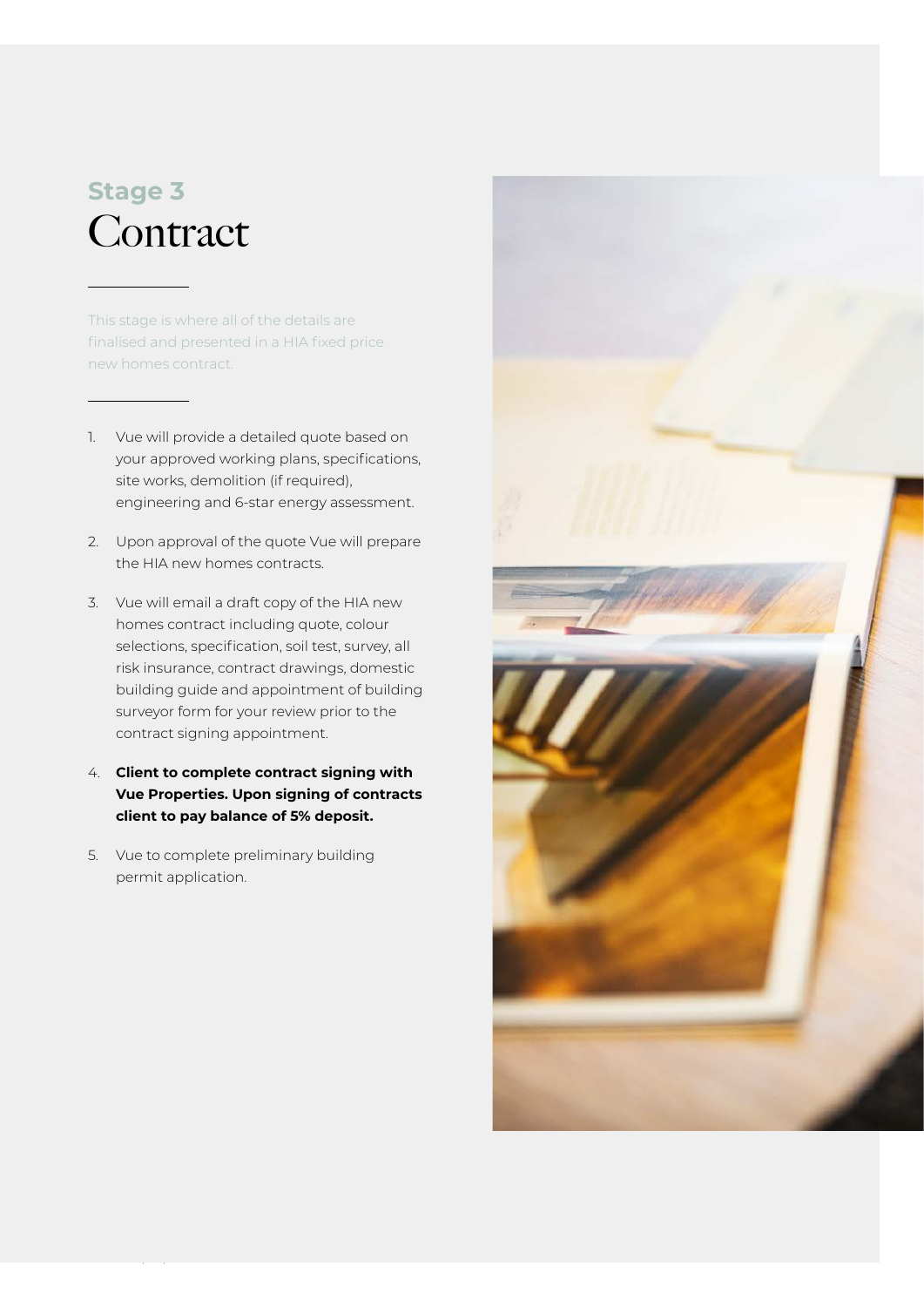

# **Stage 4** Pre-Site

While we are preparing to start construction, there are a few final steps we need to take to commence.

- 1. **Client to organise vacant site/property 6-8 weeks prior to planned demolition if required.**
- 2. Vue to coordinate asset protection on the clients' behalf, any associated bonds to be paid by owner.
- 3. Vue to co-ordinate demolition including abolishment of services, permits and certificate of compliance.
- 4. Vue to finalise building permit application for final approval. We will forward a copy of permit, stamped plans and insurance to clients' chosen finance institute.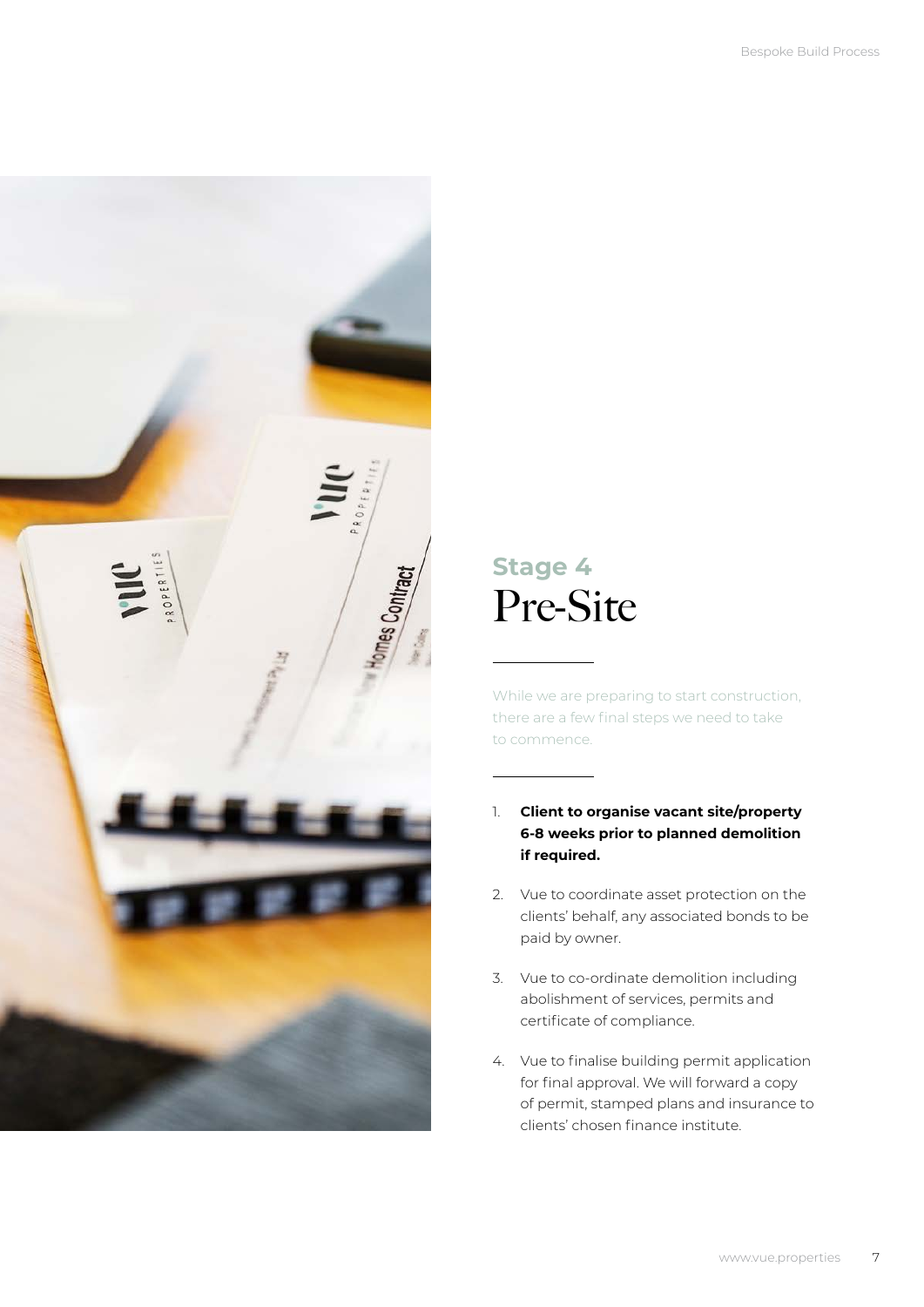## **Stage 5** Construction

The construction of your new home is completed as per your HIA new homes contract and supporting documents.

1. Vue will appoint a project manager, and they will contact the client and introduce themselves.

#### Base

- 2. Base stage will be completed incorporating site excavation, set out, underground electrical, underground plumbing, slab or footing preparation, building surveyor inspections, slab or footing completion.
- 3. Vue will issue the base stage invoice in accordance with your HIA new homes contract.
- 4. **Client can inspect this stage with their project manager prior to making payment. The payment must be completed within 7 days of invoice date.**

#### Frame

- 5. Our carpenters will complete the wall frames and install the roof trusses ahead of Colorbond or tile roof installation. This frame will be inspected by the building surveyor upon completion.
- 6. Vue will issue the frame stage invoice in accordance with your HIA new homes contract.



7. **Client can inspect this stage with their project manager prior to making payment. The payment must be completed within 7 days of invoice date.**

### Lock up

- 8. Our contractors will complete the window install, external cladding (brick, hebel etc.) and roof installation.
- 9. Vue will issue the lock up stage invoice in accordance with your HIA new homes contract.
- 10. **Client can inspect this stage with their project manager prior to making payment. The payment must be completed within 7 days of invoice date.**

### Fixing

- 11. Our contractors will complete the plumbing, electrical heating and cooling rough in, insulation batts, plaster board, internal doors, architraves, skirting and joinery.
- 12. Vue will issue the fixing stage invoice in accordance with your HIA new homes contract.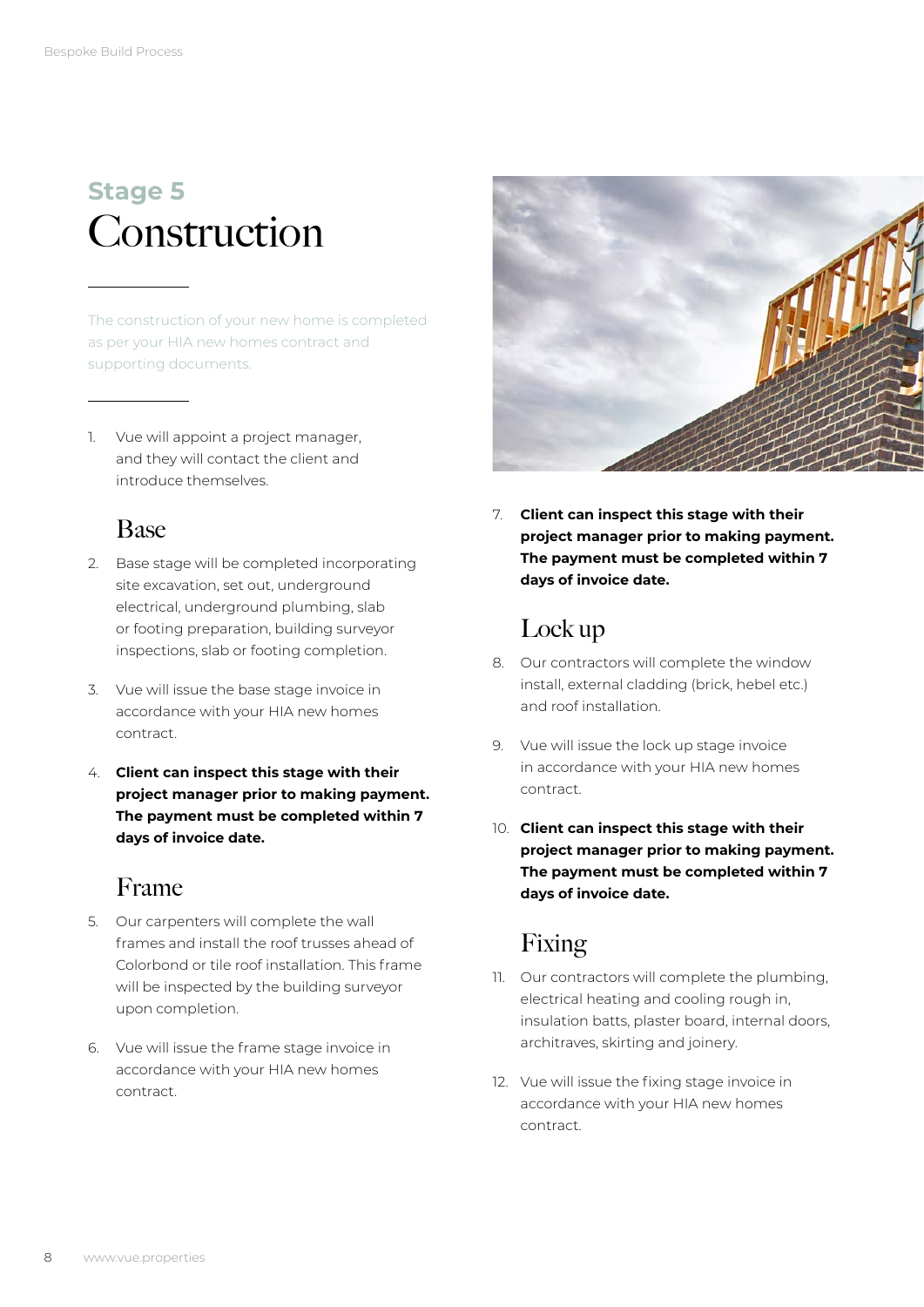

13. **Client can inspect this stage with their project manager prior to making payment. The payment must be completed within 7 days of invoice date.**

Note: The fixing stage can be issued prior to lock up stage as the lockup and fixing stage of construction often occur concurrently

### Completion

- 14. This is the final stage of construction prior to handover of your new dream home. During this stage our contractors will complete painting, tiling, plumbing/electrical/ heating and cooling fit off, stone benchtop installation, robe fit outs, mirrors, splashback, shower screens. Externally the eaves and exterior finishes will be completed including render and feature cladding elements such as stone or tile.
- 15. As Vue are a complete home builder this is also the stage when any landscaping, pools (some pools will be installed prior to construction commencing) driveways, decking, window furnishings that you have chosen to include in your contract will be completed.
- 16. As we approach completion Vue will arrange a client inspection to walk through your new home and ensure all your chosen finishes have been included. We will schedule a handover date at this time.
- 17. Vue will arrange for the building surveyor to complete their final inspection and issue a certificate of occupancy. This certificate will be forwarded once it is available.
- 18. Vue will issue the completion stage invoice in accordance with your HIA new homes contract.

#### Handover

- 19. Congratulations on the completion of your dream home, time to organise the house warming.
- 20. **Client to make payment of completion stage and any outstanding variation invoices prior to scheduled handover (min 2 days prior to allow payment to clear).**
- 21. On the day of handover your project manager will meet you on site. You will be presented with your keys, remote controls and all associated manuals and warranties for your new home. Appliance installation will be scheduled on or after handover depending on your preference.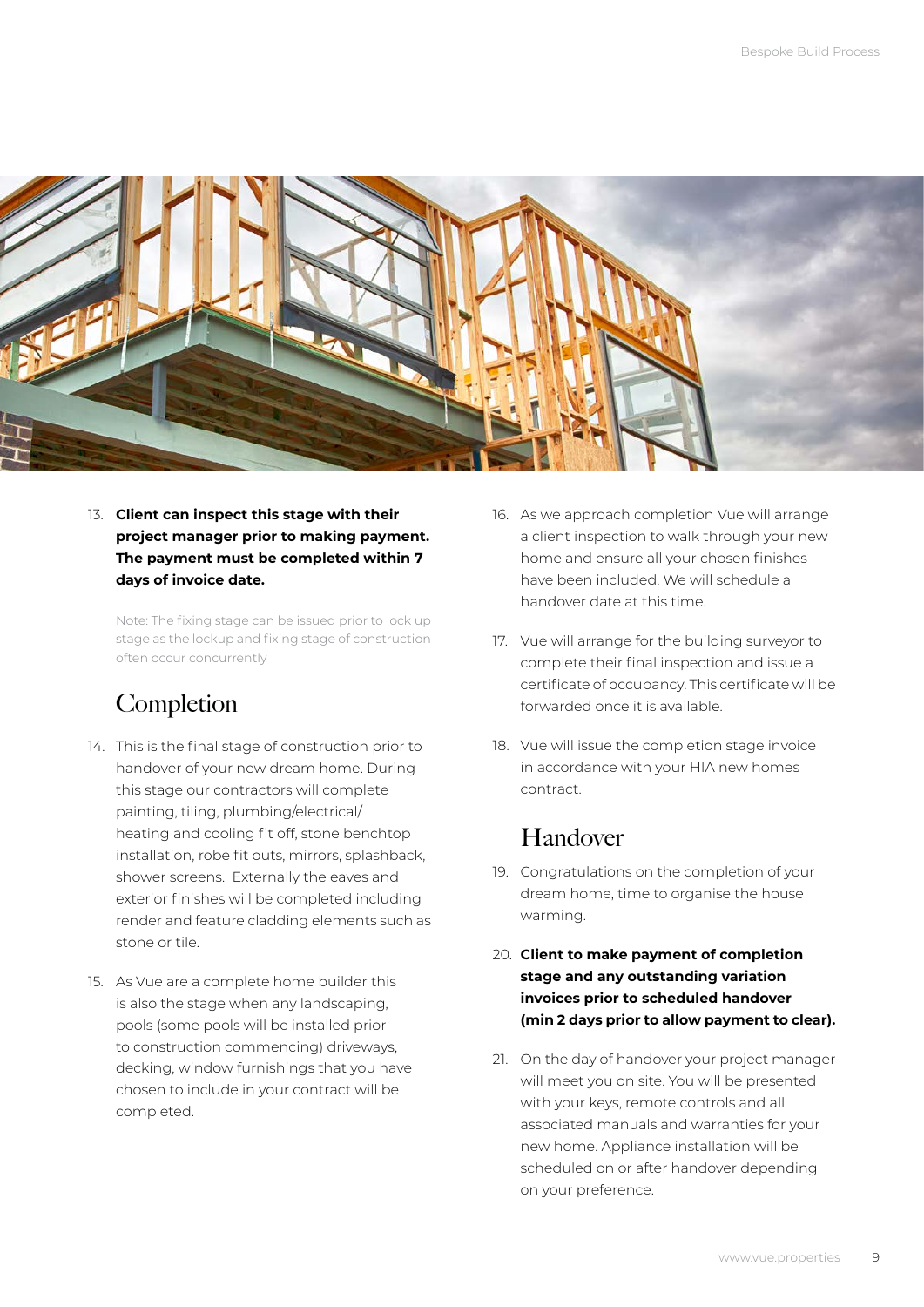

# **Stage 6** Build Warranty

As part of our quality control process we want to ensure you home is of the highest standard.

- 1. Three months after completion of your new home Vue will contact you to arrange a warranty inspection.
- 2. All identified warranty items for rectification will be itemised, and your project manager will coordinate the contractors to return and complete the required works.
- 3. **Client to provide access for contractors to complete work as agreed at warranty inspection.**
- 4. Once all works have been completed, Vue will contact the client to ensure they are satisfied.
- 5. **Client to confirm all works have been completed in accordance with warranty inspection list.**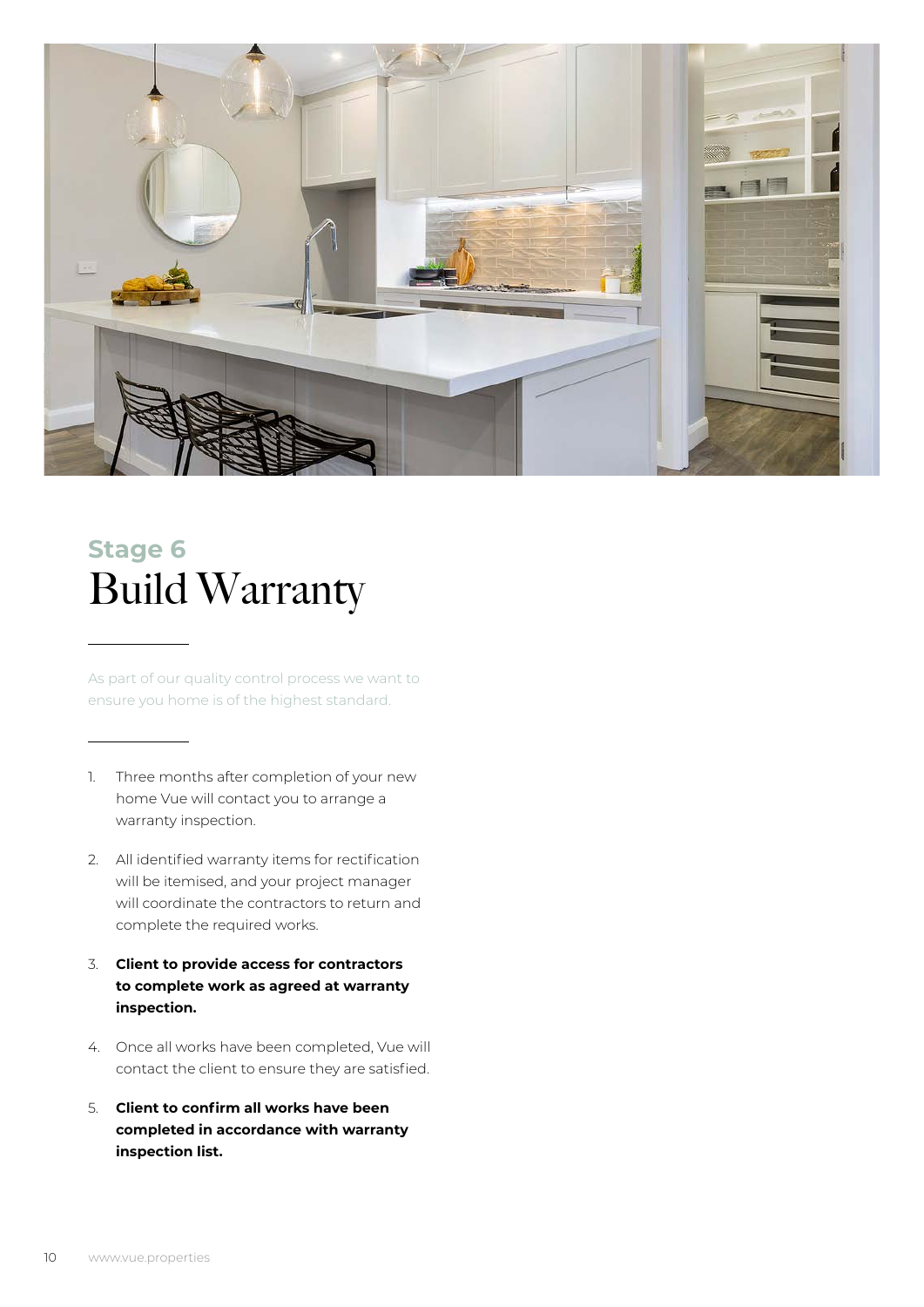Your building journey is complete, you can now enjoy your bespoke dream home for many years to come. Congratulations.